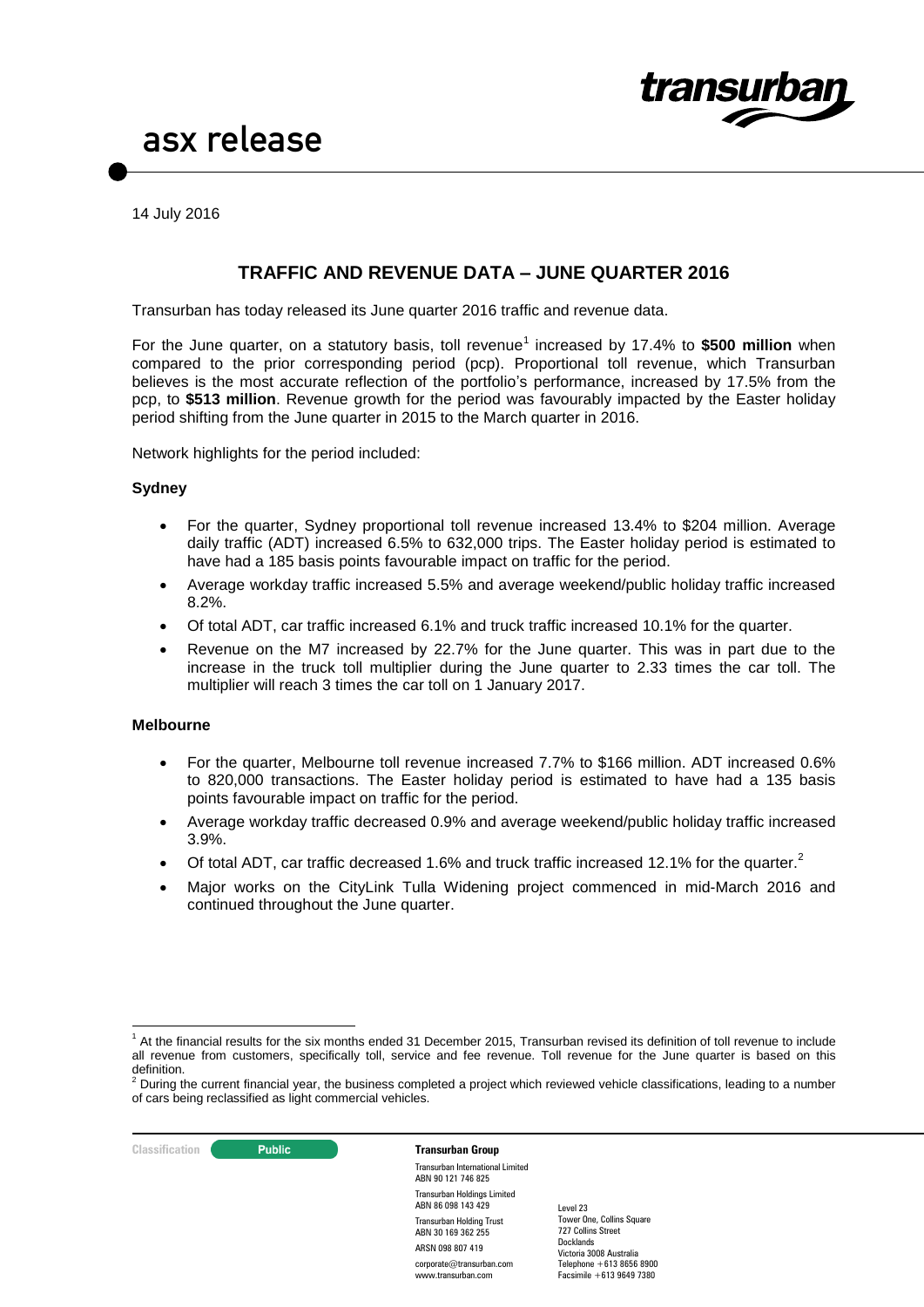

#### **Brisbane**

- For the quarter, Brisbane proportional toll revenue increased 35.7% to \$93 million. ADT increased 25.8% to 388,000 trips.<sup>3</sup> Excluding Legacy Way and AirportlinkM7 from the June quarter, Brisbane proportional toll revenue increased 3.7% to \$71 million and ADT increased 1.9% to 314,000 trips. The Easter holiday period is estimated to have had a 165 basis points favourable impact on traffic for the period.
- Average workday traffic on Legacy Way for the June quarter was 20,000 trips, which is in-line with the March quarter.<sup>4</sup>
- Transurban reached financial close on AirportlinkM7 on 1 April 2016. Average workday traffic on AirportlinkM7 for the June quarter was 64,000 trips.
- For Brisbane, average workday traffic increased 25.2% and average weekend/public holiday traffic increased 25.4% for the quarter. 5
- Of total ADT, car traffic increased 28.0% and truck traffic increased 19.1% for the quarter.<sup>6</sup>

#### **Greater Washington Area**

- For the quarter, the Greater Washington Area proportional toll revenue increased by 43.8% to US\$37 million. 7 ADT increased 7.4% to 93,000 trips.
- Average workday toll revenue for the June quarter on the 495 Express Lanes increased 13.5% to US\$239,000. The average dynamic toll price for the quarter was US\$4.41.
- Average workday toll revenue for the June quarter on the 95 Express Lanes increased 33.4% to US\$302,000. The average dynamic toll price for the quarter was US\$6.72.

Full traffic and revenue information for the June quarter is attached.

 $\Lambda$ S- $\tau$ 

**Amanda Street** Company Secretary

**Investor enquiries Jessica O'Brien**  Investor Relations Manager +613 8656 8364

**Classification C Public Transurban Group** 

-

Transurban International Limited ABN 90 121 746 825 Transurban Holdings Limited ABN 86 098 143 429 Transurban Holding Trust ABN 30 169 362 255 ARSN 098 807 419 corporate@transurban.com www.transurban.com

 $3$  AirportLinkM7 was acquired on 1 April 2016, and Legacy Way commenced tolling on 26 June 2015. These assets have been excluded from the prior period for calculation purposes.

 $<sup>4</sup>$  Full toll prices apply across all vehicle classes on Legacy Way from 2 May 2016.</sup>

<sup>5</sup> Excluding Legacy Way and AirportlinkM7, average workday traffic increased 1.4% and average weekend/public holiday traffic increased 1.5%.<br><sup>6</sup> Excluding Legacy Way and AirportlinkM7, car traffic increased 1.5% and truck traffic increased 3.1%.

 $7$  Excluding the ownership change on 28 June 2015 to 100%, toll revenue increased by 21.7%.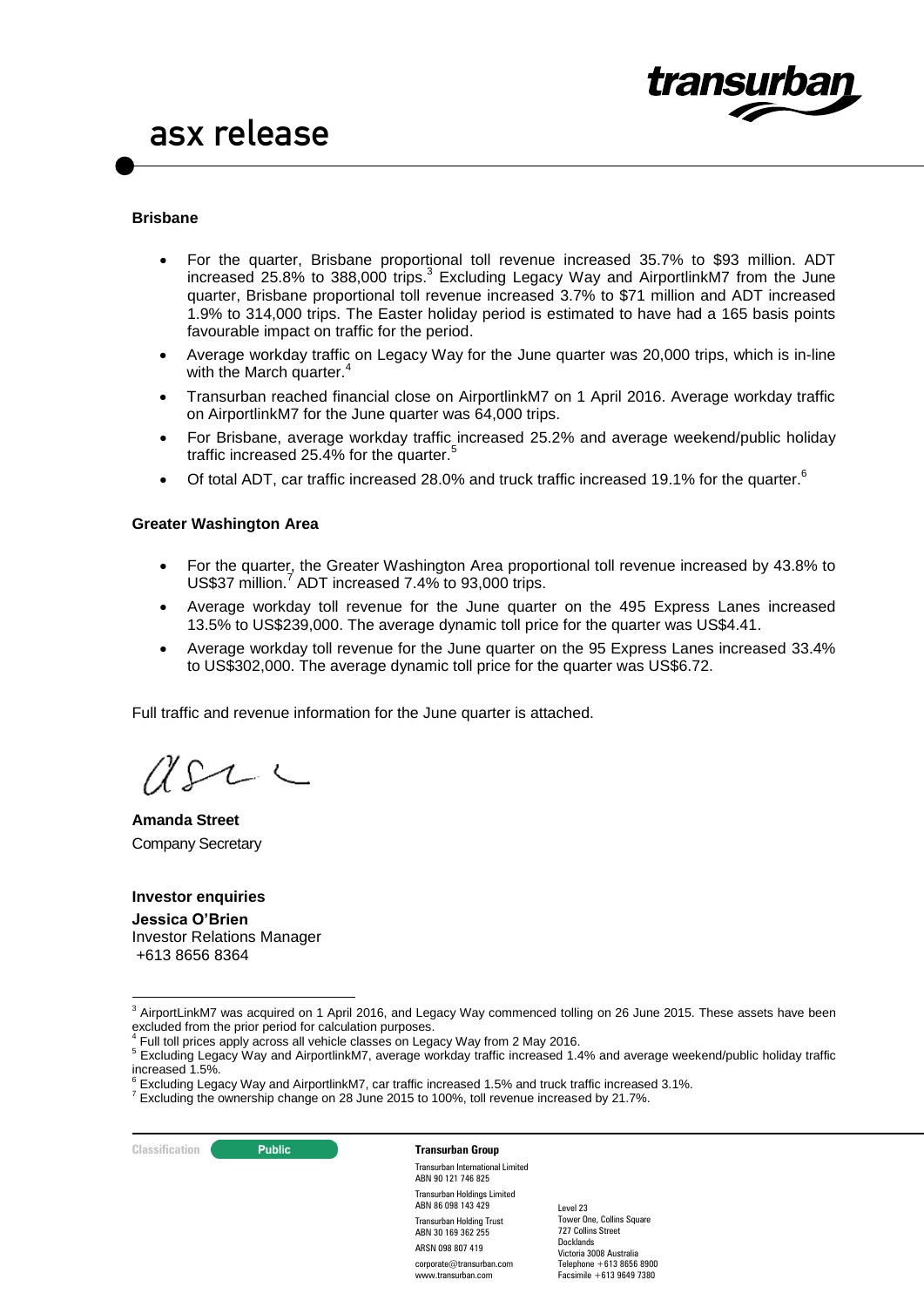

#### **Appendix 1 – Traffic and revenue performance<sup>8</sup>**

| Jun 16 quarter          | <b>Proportional toll revenue</b><br>% change | <b>ADT</b><br>% change |  |  |
|-------------------------|----------------------------------------------|------------------------|--|--|
| Melbourne               | 7.7%                                         | 0.6%                   |  |  |
| Sydney                  | 13.4%                                        | 6.5%                   |  |  |
| Brisbane <sup>9</sup>   | 35.7%                                        | 25.8%                  |  |  |
| Greater Washington Area | 43.8%                                        | 7.4%                   |  |  |
|                         |                                              |                        |  |  |
| <b>FY16</b>             | <b>Proportional toll revenue</b>             | <b>ADT</b>             |  |  |
|                         | % change                                     | % change               |  |  |
| Melbourne               | 7.3%                                         | 1.0%                   |  |  |
| Sydney                  | 13.9%                                        | 7.4%                   |  |  |
| Brisbane <sup>10</sup>  | 18.2%                                        | 26.5%                  |  |  |

 $8$  All percentage changes are to the pcp.

-

#### **Classification Transurban Group**

Transurban International Limited ABN 90 121 746 825 Transurban Holdings Limited ABN 86 098 143 429 Transurban Holding Trust ABN 30 169 362 255 ARSN 098 807 419 corporate@transurban.com www.transurban.com

All percentage changes are to the pcp.<br><sup>9</sup> AirportLinkM7 was acquired on 1 April 2016, and Legacy Way commenced tolling on 26 June 2015. These assets have been excluded from the prior period for calculation purposes.<br><sup>10</sup> AirportLinkM7 was acquired on 1 April 2016, and Legacy Way commenced tolling on 26 June 2015. These assets have been

excluded from the prior period for calculation purposes.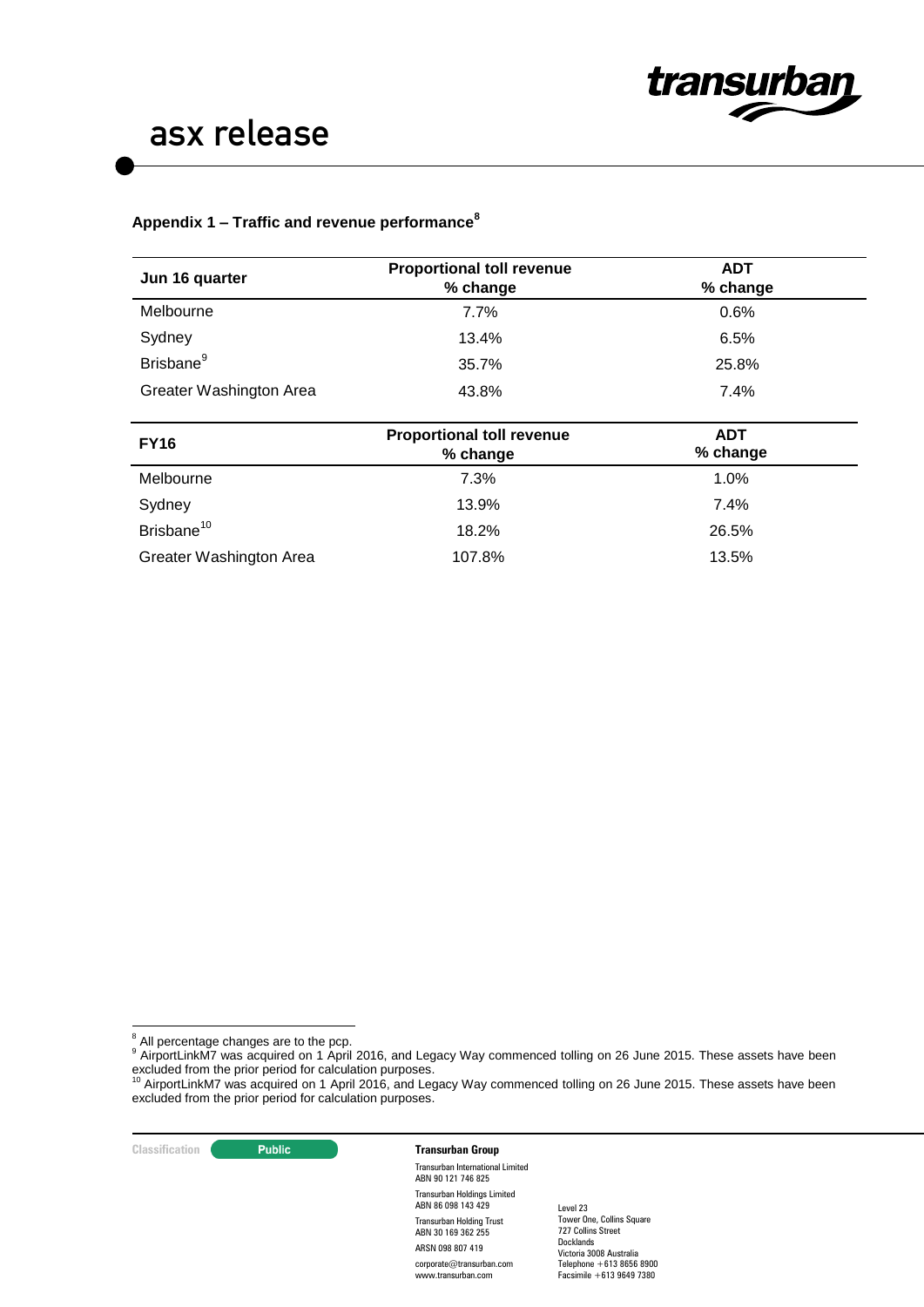

#### **Appendix 2 – Traffic and revenue data – June quarter**

| Asset                            | Ownership         |                                                    | <b>Jun 16</b><br>quarter | <b>Jun 15</b><br>quarter | %<br>change | <b>FY16</b> | <b>FY15</b> | %<br>change |
|----------------------------------|-------------------|----------------------------------------------------|--------------------------|--------------------------|-------------|-------------|-------------|-------------|
|                                  | 100%<br>CityLink  | <b>Total Toll Revenue</b><br>(\$AUDm) (net of GST) | \$166                    | \$154                    | 7.7%        | \$660       | \$615       | 7.3%        |
|                                  |                   | Average Daily<br>Transactions ('000)               | 820                      | 815                      | 0.6%        | 825         | 816         | 1.0%        |
| 100%<br>Hills M2                 |                   | <b>Total Toll Revenue</b><br>(\$AUDm) (net of GST) | \$64                     | \$58                     | 10.0%       | \$255       | \$227       | 12.5%       |
|                                  |                   | Average Daily Trips<br>(000)                       | 126                      | 118                      | 6.4%        | 125         | 116         | 7.5%        |
|                                  |                   | <b>Total Toll Revenue</b><br>(\$AUDm) (net of GST) | \$23                     | \$20                     | 15.4%       | \$89        | \$79        | 13.2%       |
| Tunnel/ MRE                      | Lane Cove<br>100% | <b>Average Daily Trips</b><br>('000)               | 87                       | 82                       | 6.6%        | 86          | 81          | 6.3%        |
| 100%<br><b>Cross City Tunnel</b> |                   | <b>Total Toll Revenue</b><br>(\$AUDm) (net of GST) | \$15                     | \$14                     | 7.7%        | \$60        | \$56        | 6.8%        |
|                                  |                   | <b>Average Daily Trips</b><br>(000)                | 37                       | 36                       | 3.1%        | 37          | 36          | 2.7%        |
| <b>Total Toll Revenue</b>        |                   |                                                    |                          |                          |             |             |             |             |
| M <sub>1</sub> Eastern           | 75.1%             | (\$AUDm) (net of GST)                              | \$32                     | \$29                     | 8.8%        | \$127       | \$116       | 9.5%        |
| <b>Distributor</b>               |                   | <b>Average Daily Trips</b><br>(000)                | 56                       | 53                       | 4.4%        | 55          | 53          | 4.2%        |
| Westlink M7 <sup>11</sup>        | 50%               | <b>Total Toll Revenue</b><br>(\$AUDm) (net of GST) | \$90                     | \$73                     | 22.7%       | \$340       | \$272       | 25.0%       |
|                                  |                   | <b>Average Daily Trips</b><br>(000)                | 179                      | 167                      | 6.7%        | 177         | 165         | 7.2%        |
|                                  |                   | <b>Total Toll Revenue</b>                          |                          |                          |             |             |             |             |
| M5 South West                    | 50%               | (\$AUDm) (net of GST)                              | \$65                     | \$58                     | 13.1%       | \$251       | \$216       | 16.2%       |
| Motorway                         |                   | <b>Average Daily Trips</b><br>(000)                | 148                      | 137                      | 8.1%        | 144         | 130         | 11.0%       |

<u>.</u>  $11$  Average tolled trip length was 12.80 kilometres for the quarter on Westlink M7.

#### **Classification Public Transurban Group**

Transurban International Limited ABN 90 121 746 825 Transurban Holdings Limited ABN 86 098 143 429 Transurban Holding Trust ABN 30 169 362 255 ARSN 098 807 419 corporate@transurban.com www.transurban.com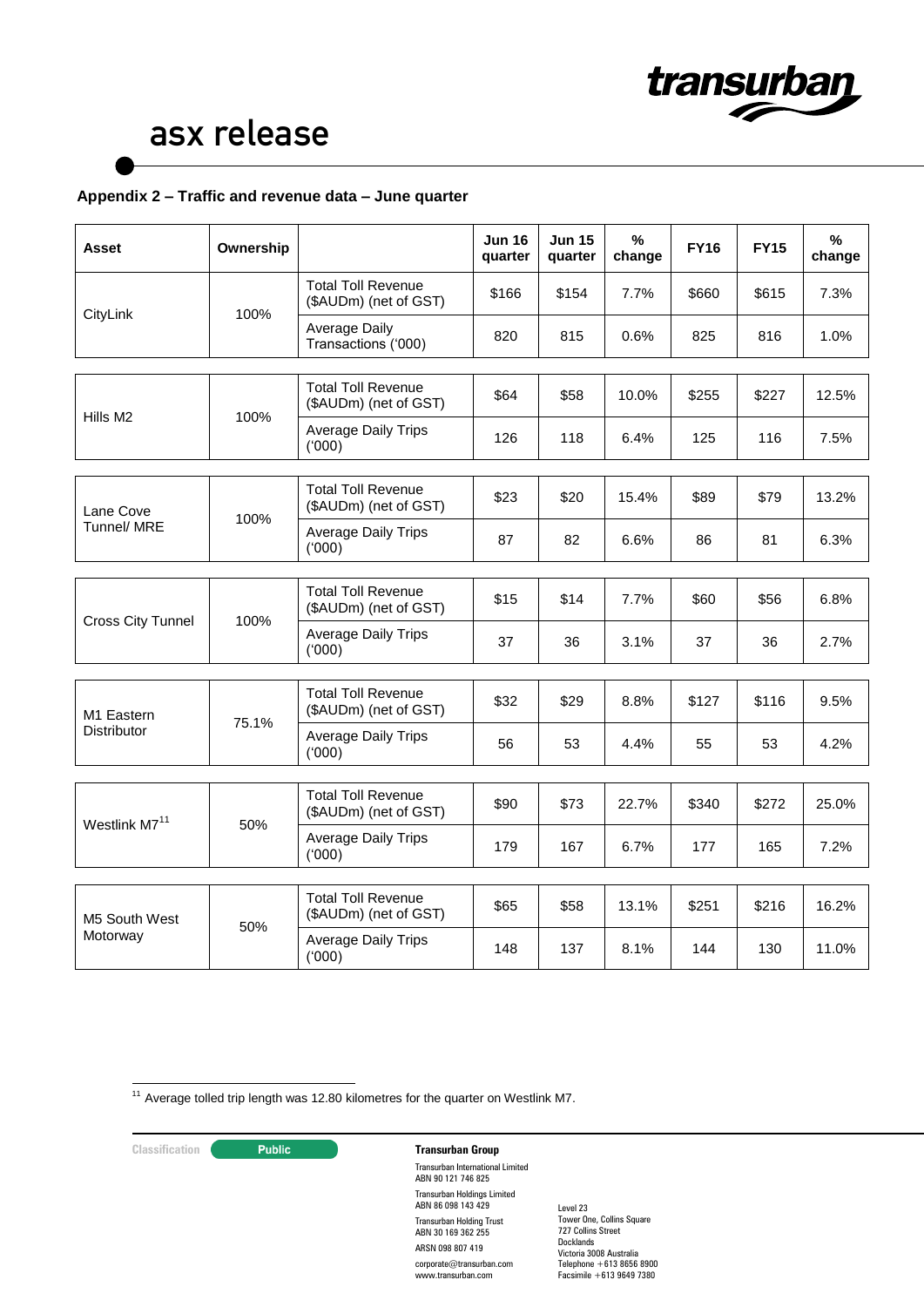

| <b>Asset</b>                | Ownership |                                                    | <b>Jun 16</b><br>quarter | <b>Jun 15</b><br>quarter | $\%$<br>change | <b>FY16</b> | <b>FY15</b> | %<br>change |
|-----------------------------|-----------|----------------------------------------------------|--------------------------|--------------------------|----------------|-------------|-------------|-------------|
| Gateway                     |           | <b>Total Toll Revenue</b><br>(\$AUDm) (net of GST) | \$53                     | \$51                     | 3.7%           | \$211       | \$199       | 5.8%        |
| Motorway                    | 62.5%     | <b>Average Daily Trips</b><br>(000)                | 114                      | 113                      | 1.0%           | 114         | 112         | 1.4%        |
| Logan Motorway              | 62.5%     | <b>Total Toll Revenue</b><br>(\$AUDm) (net of GST) | \$44                     | \$42                     | 5.0%           | \$172       | \$160       | 7.9%        |
|                             |           | <b>Average Daily Trips</b><br>(000)                | 160                      | 156                      | 2.9%           | 159         | 152         | 4.4%        |
| Clem7                       |           | <b>Total Toll Revenue</b><br>(\$AUDm) (net of GST) | \$13                     | \$13                     | 3.4%           | \$51        | \$50        | 1.8%        |
|                             | 62.5%     | <b>Average Daily Trips</b><br>(000)                | 27                       | 27                       | 0.7%           | 27          | 27          | $-0.3%$     |
| Go Between                  | 62.5%     | <b>Total Toll Revenue</b><br>(\$AUDm) (net of GST) | \$3                      | \$3                      | $-1.4%$        | \$14        | \$13        | 1.4%        |
| <b>Bridge</b>               |           | <b>Average Daily Trips</b><br>(000)                | 12                       | 12                       | $-0.9%$        | 12          | 12          | $-0.8%$     |
|                             |           | <b>Total Toll Revenue</b><br>(\$AUDm) (net of GST) | \$8                      | N/A                      | N/A            | \$27        | N/A         | N/A         |
| Legacy Way                  | 62.5%     | <b>Average Daily Trips</b><br>(000)                | 18                       | N/A                      | N/A            | 18          | N/A         | N/A         |
| AirportlinkM7 <sup>12</sup> | 62.5%     | <b>Total Toll Revenue</b><br>(\$AUDm) (net of GST) | \$27                     | N/A                      | N/A            | \$27        | N/A         | N/A         |
|                             |           | <b>Average Daily Trips</b><br>(000)                | 56                       | 51                       | 10.0%          | 54          | 50          | 8.6%        |
|                             | 100%      | <b>Total Toll Revenue</b><br>(\$USDm)              | \$16                     | \$14                     | 12.1%          | \$56        | \$44        | 27.0%       |
| 495 Express<br>Lanes        |           | <b>Average Daily Trips</b><br>(000)                | 43                       | 42                       | 2.8%           | 40          | 36          | 9.1%        |
|                             | 100%      | <b>Total Toll Revenue</b><br>(\$USDm)              | \$21                     | \$16                     | 32.1%          | \$71        | \$26        | 177.0%      |
| 95 Express Lanes            |           | <b>Average Daily Trips</b><br>(000)                | 50                       | 45                       | 11.7%          | 45          | 38          | 17.7%       |

- $12$  Transurban reached financial close on AirportlinkM7 on 1 April 2016. Toll revenue data prior to Transurban ownership has not been provided. Prior period ADT represents numbers prior to Transurban ownership and are shown for comparative purposes only.

### **Classification Transurban Group**

Transurban International Limited ABN 90 121 746 825 Transurban Holdings Limited ABN 86 098 143 429 Transurban Holding Trust ABN 30 169 362 255 ARSN 098 807 419 corporate@transurban.com www.transurban.com